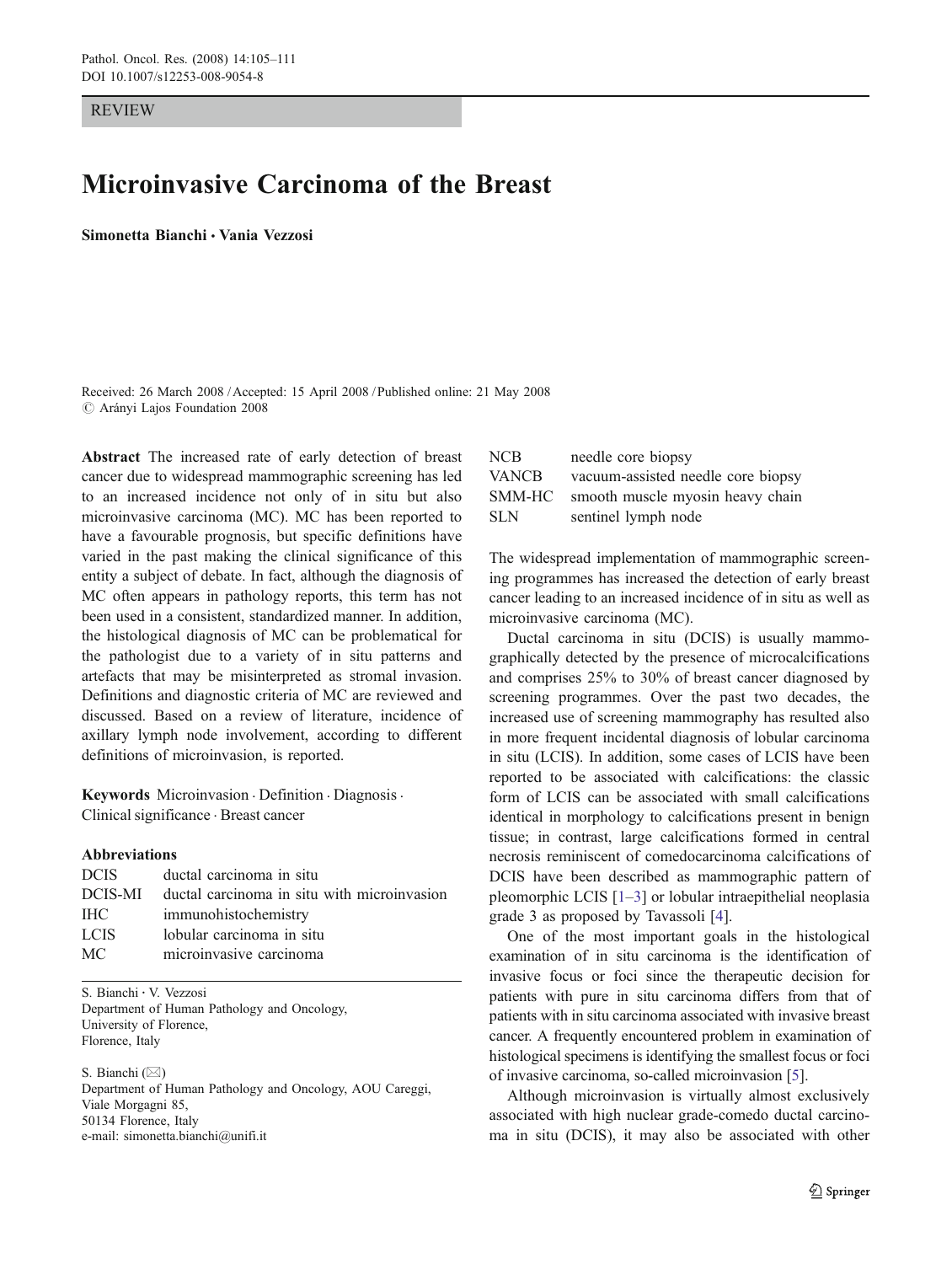types of DCIS and with LCIS [[6\]](#page-5-0) (Figs. 1 and 2). Microinvasion is reported to be related to the size/extension of associated in situ carcinoma.

The incidence rate of MC ranges from 0.68% to 2.4% [\[7](#page-5-0)].

## Definition of Microinvasion

Lagios in 1982 [[8\]](#page-5-0) introduced the term "microinvasion" in breast pathology as synonymous of invasion less than 1mm. Although this term has been reported for many years, it has not been applied in a consistent, standardized manner. A variety of different definitions have been used for MC such as: DCIS with evidence of stromal invasion [[9\]](#page-5-0), DCIS showing focal microinvasion below the basement membrane in one or several individual ducts, but in not more than 10% of the surface of the histological sections examined [[10\]](#page-5-0), breast cancer cells confined to the duct system of the breast with only a microscopic focus of malignant cells invading beyond the basement membrane of the duct as determined by light microscopy [[11](#page-5-0)], one or more microscopic foci of possible invasion not >1mm in greatest dimension [\[12](#page-5-0)–[14](#page-5-0)], DCIS with limited microscopic stromal invasion below the basement membrane, but not invading more than 10% of the surface of the histological sections examined [[15\]](#page-5-0), the maximal extent of invasion is not more than 2mm or comprising <10% of the tumour, with 90% of DCIS [[16](#page-5-0)], a single focus of invasive carcinoma ≤2mm, or up to three foci of invasion each not more than 1mm in greatest dimension [[17\]](#page-5-0), and a few single infiltrating tumour cells (from 1 to 15) or a few infiltrating tumour cell clusters, defined as ductal carcinoma in situ with microinvasion (DCIS-MI) type 1 and type 2 respectively [\[18](#page-5-0)].

This lack of an uniform definition for microinvasion has clearly contributed to the confusion regarding this entity.

The fifth edition of the AJCC Cancer Staging Manual published in 1997 [\[19](#page-5-0)] is the first one that recognizes a specific T substage for MC, defined as "the extension of cancer cells beyond the basement membrane into the





Fig. 2 Microinvasive lobular carcinoma (H&E)

adjacent tissues with no focus more than 0.1cm in greatest dimension" and formally reported it as pT1mic. The AJCC Cancer Staging Manual further stated that "when there are multiple foci of microinvasion, the size of only the largest focus is used to classify the microinvasion and that the size of the individual foci should not be added together; the presence of multiple foci of microinvasion should however be noted and/or quantified, as it is with multiple larger invasive carcinomas" [\[19](#page-5-0)].

Following the establishment of a National Breast Screening Programme in the UK, a Working Group of the Royal College of Pathologists produced in 1990 a document on "Pathology Reporting in Breast Cancer Screening" [\[13](#page-5-0)] where MC was defined as "a tumour in which the dominant lesion is non-invasive but in which there are one or more foci of infiltration, none of which measures more than 1mm (about two high power fields) in maximum diameter. Small invasive carcinomas without an in situ component are classified as invasive". In the second edition of the "Pathology Reporting in Breast Cancer Screening" published in 1995 [\[20](#page-5-0)] it is proposed that only when unequivocal invasion is seen outside the specialized lobular stroma, namely into the non-specialized interlobular stroma, should MC be diagnosed. If there is sufficient doubt about the presence of invasion the case should be classified as in situ carcinoma.

In the most recent edition of WHO Classification of Tumours published in 2003 [\[21](#page-5-0)], it is reported, in spite of the pT1mic category officially recognized by the 5th edition of the AJCC Cancer Staging Manual [\[19](#page-5-0)], that there is no generally accepted agreement on the definition of MC, particularly concerning the maximum diameter compatible with the diagnosis of microinvasion. On this basis MC is still considered an evolving concept that has not reached the status of a WHO-endorsed disease entity [\[21](#page-5-0)].

In the fourth edition of the European guidelines for quality assurance in breast cancer screening and diagnosis published in 2006 [[22\]](#page-5-0), formed on the major basis of UK Fig. 1 Microinvasive ductal carcinoma (H&E) guidelines, MC is defined as a "tumour in which the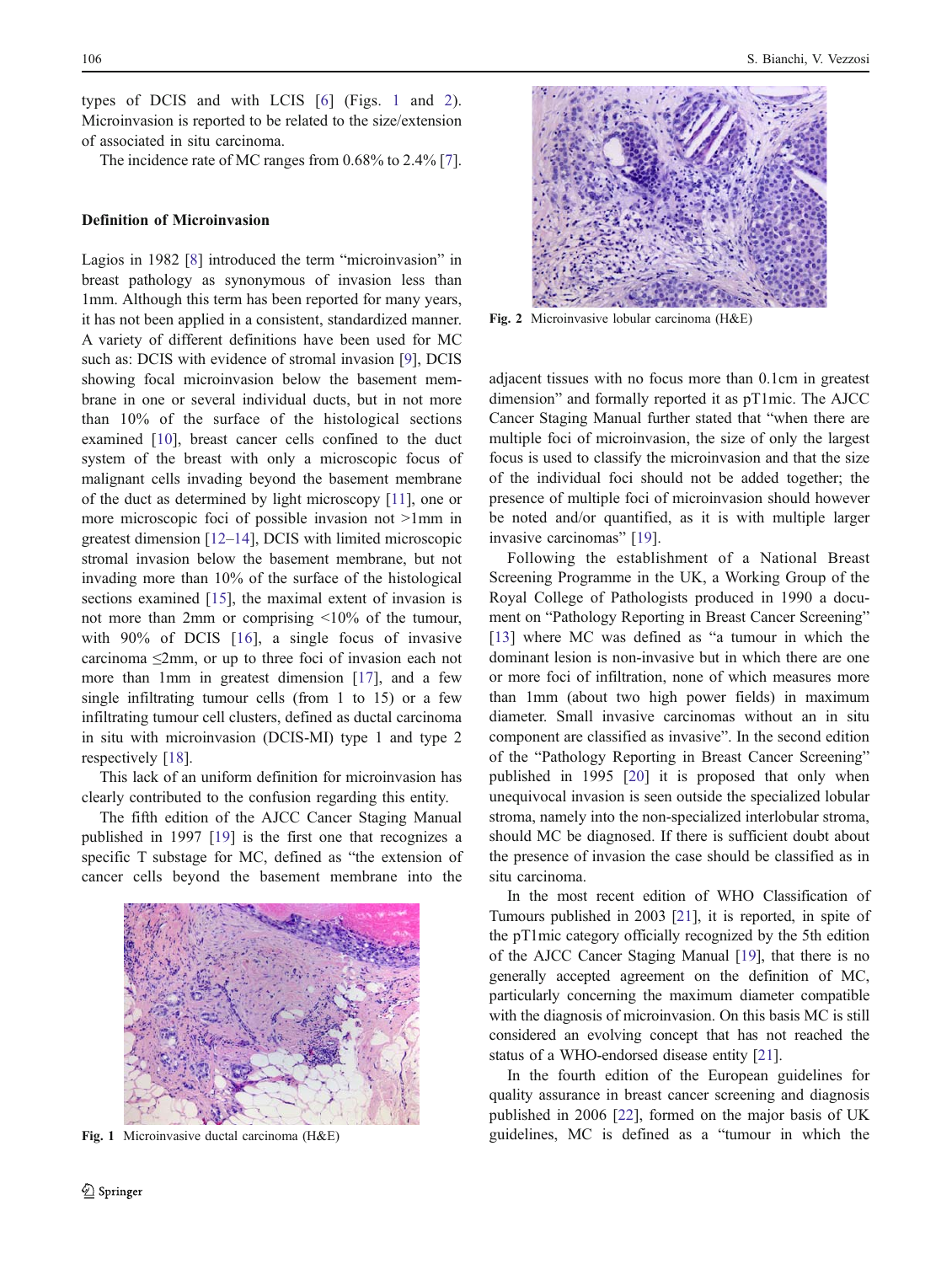dominant lesion is in-situ carcinoma (usually extensive high nuclear grade DCIS, rarely other types of DCIS or LCIS) but in which there are one or more, clearly separate, foci of infiltration of nonspecialized interlobular or interductal fibrous or adipose tissue, none measuring more than 1mm (about two high power fields) in maximum diameter. When there are multiple foci of MC only the size of the largest focus is used to classify the microinvasion; the presence of multiple foci of microinvasion should however be noted and/or quantified". This definition is very restrictive and tumours fulfilling the criteria are consequently rare. Not all authors accept the definition of MC that requires extension of the invasive tumour cells beyond the specialized lobular stroma because vascular channels are present both within the specialized lobular stroma and immediately around the basement membrane that invests the ducts [\[4](#page-5-0), [19,](#page-5-0) [21\]](#page-5-0).

A focus of invasive carcinoma 1mm or less without associated in situ carcinoma is not a MC but should be classified as invasive carcinoma and the maximum diameter measured.

## Pathological Diagnosis of Microinvasion

The tumour focus/foci must invade into nonspecialized interlobular or interductal stroma. The cells deemed to be invasive must be distributed in a non-organoid pattern that does not represent tangential sectioning of a duct or a lobular structure with in-situ carcinoma. Tangentially sectioned in-situ carcinoma foci that simulate microinvasion are distributed in the specialized intralobular and periductal stroma and usually occur as compact groups of tumour cells that have a smooth border surrounded by a circumferential layer of myoepithelial cells and stroma or a thickened basement membrane [[23\]](#page-5-0).

At sites of microinvasive focus, tumour cells are distributed singly or as small groups that have irregular shapes reminiscent of conventional invasive carcinoma with no particular orientation [\[20](#page-5-0)].

The absence of basement membrane material around nests of tumour cells defines the process as being invasive. Immunohistochemistry (IHC) for basement membrane components (laminin and type IV collagen) are helpful in demonstrating the presence or absence of basement membrane [\[24](#page-5-0)] even though IHC for laminin and type IV collagen are reported to be often technically problematic in formalin-fixed, paraffin-embedded tissue [[25\]](#page-5-0). Moreover cells of invasive cancer can still synthesize components of basement membrane around invasive nests therefore the use of basement membrane markers for the detection of stromal invasion is not recommended [\[26](#page-5-0)].

The presence of myoepithelial cells around nests of carcinoma cells defines the process as being in situ. IHC for

myoepithelial cells has been used to help determine whether a process represents in situ carcinoma or stromal invasion [\[24](#page-5-0)]. A variety of markers have been used to detect myoepithelial cells; the most commonly used antibodies are: smooth-muscle myosin heavy chain (SMM-HC) and calponin; these are more specific for myoepithelial cells than actin antibodies (such as 1A4 and HHF-35 clones) and react less commonly with myofibroblasts. SMM-HC is not a perfect marker of myoepithelial cells, as it manifests slightly lower sensitivity than calponin. Therefore the optimal sensitivity and specificity of myoepithelial cell markers can be achieved when the SMM-HC marker is used in conjunction with the more sensitive but less specific marker, calponin [\[26](#page-5-0)].

In a recent study [[27\]](#page-5-0) antibodies to p63, a member of the p53 gene family, have been reported to offer excellent sensitivity and increased specificity for myoepithelial cells relative to antibodies to calponin and SMM-HC. p63 antibodies have the following diagnostic limitations: 1) they occasionally demonstrate an apparently discontinuous myoepithelial layer around nests of in situ lesions, and 2) they react with a small but significant subset of breast carcinoma tumour cells; however this aberrant reactivity rarely causes diagnostic difficulty. Relative to myofibroblasts, the specificity of p63 for myoepithelium is almost perfect. The authors conclude that p63, because of its near-perfect sensitivity and nearabsolute specificity in distinguishing myoepithelial cells from myofibroblasts, represents a myoepithelial marker that can complement or replace SMM-HC and/or calponin in the analysis of microinvasion.

Detecting microinvasion can be difficult when there is a marked periductal fibrosis or inflammation because the true boundary of the specialized intralobular or periductal stroma is not clear but IHC for cytokeratin may be useful to confirm the presence of separate foci of neoplastic cells embedded in periductal fibrosis or inflammation.

Diagnosis of microinvasion sometimes remains problematic, even with the use of ancillary techniques. If there is sufficient doubt about the presence of microinvasion (i.e. in cases with marked fibrosis or inflammation) the case should be classified as in situ carcinoma/ microinvasion possible as reported by the European Guidelines [\[22](#page-5-0)].

### Differential Diagnosis

According to Fisher [[28\]](#page-5-0), microinvasion "represents one of, if not the most, commonly overdiagnosed events in the pathology of breast carcinoma".

A variety of patterns in DCIS and, more rarely, in LCIS, may be misinterpreted as stromal invasion. Schnitt [[25\]](#page-5-0) has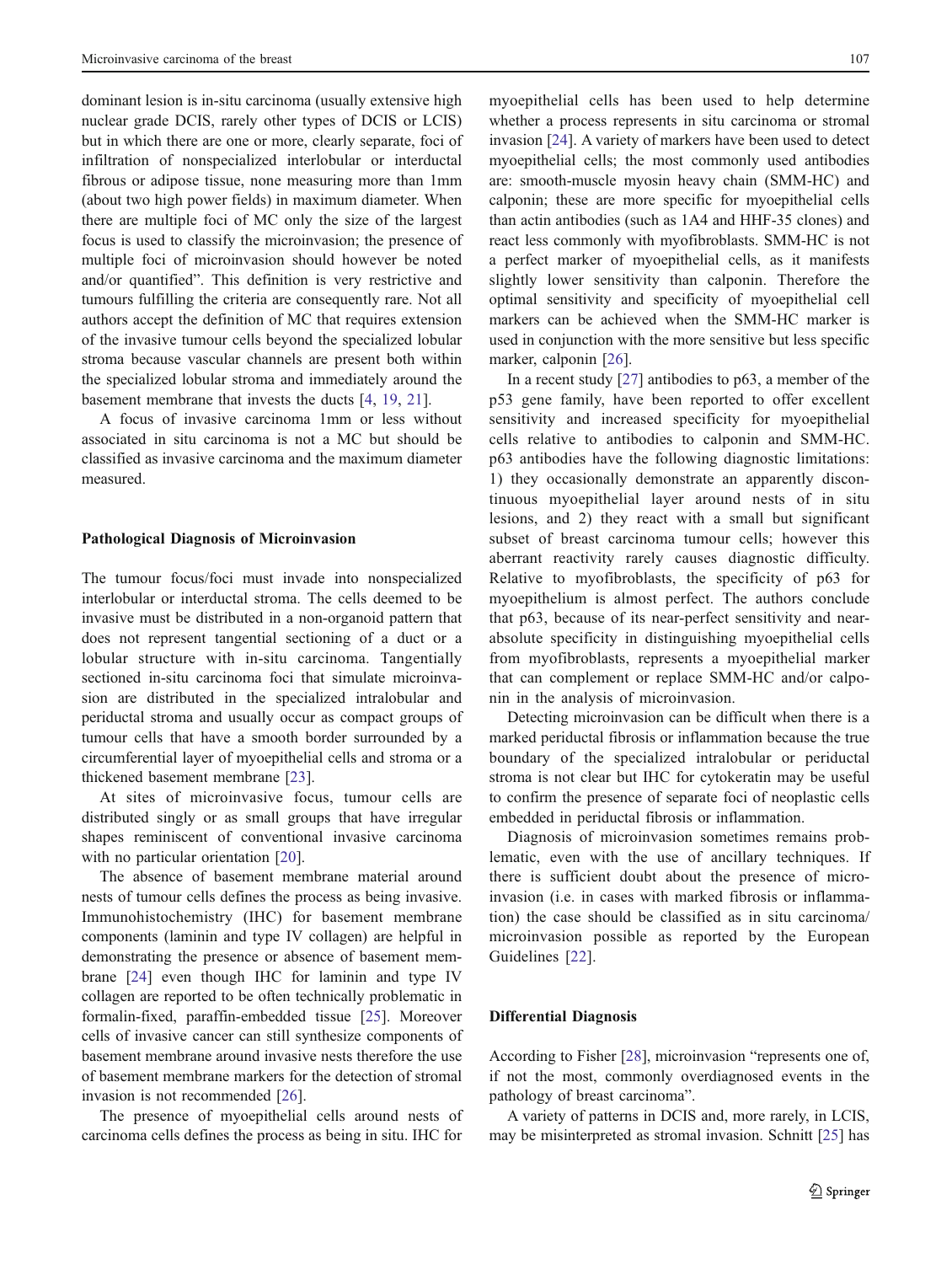Fig. 3 a DCIS with lobular cancerization (H&E). b The same lesion shown in a, stained with SMM-HC confirms the presence of surrounding myoepithelial cells



summarized lesions and artefacts commonly mistaken for microinvasion:

- 1. DCIS involving lobules (lobular cancerization; Fig. 3a and b);
- 2. Chronic inflammatory reaction present in association with, and obscuring, involved ducts and acini (Fig. 4a and b);
- 3. branching of ducts;
- 4. distortion or entrapment of involved ducts or acini by fibrosis (due to prior needling procedure);
- 5. crush artefacts;
- 6. cautery effects;
- 7. artefactual displacement of DCIS or LCIS cells into the surrounding stroma or adipose tissue due to tissue manipulation or a prior needling procedure; in cases with a history of a prior needling procedure - fine needle aspiration cytology, needle core biopsy (NCB), vacuum assisted needle core biopsy (VANCB) - diagnosis of MC should be made with caution: artefactual disruption of the epithelial-stromal junction of glandular structures involved by in situ carcinoma is not infrequently encountered in subsequent excisional biopsy. Granulation tissue, old or recent haemorrhage, tissue tears, and a degenerative appearance of the dislodged tumour cells can help in distinguishing pseudo-invasion from true invasion [\[4\]](#page-5-0);

8. DCIS or LCIS involving benign complex sclerosing lesions such as radial scar, sclerosing adenosis, sclerosing papilloma, ductal adenoma.

## How to Avoid Underdiagnosis of Microinvasion

As reported above, microinvasion can be not only overdiagnosed but also underdiagnosed because the diagnosis depends principally on the tissue sampling. MC can not be reliably excluded unless all tissue is serially sectioned and sequentially submitted for histological examination. Serial macroscopic sectioning is estimated by some to be too expensive although a cost-effectiveness study of serial sectioning has never been performed to our knowledge. This method is now recommended in clinical guidelines [\[29](#page-5-0)] as well in breast screening programmes [\[30](#page-5-0)]. However it is well-known that even with a high number of paraffin blocks, only a part of the tissue is examined microscopically, and pathologists can not be absolutely certain that microinvasion is really absent.

Serial sections supported by IHC usually provide the best evidence of microinvasion. Care should be taken to obtain IHC early in the evaluation of suspected microinvasion before the sample has been sectioned excessively [[23\]](#page-5-0). This can confirm microinvasion and contemporaneously exclude the possibility of larger invasive foci.

Fig. 4 a Microinvasive ductal carcinoma (H&E). b The same lesion shown in a, stained with SMM-HC confirms the absence of myoepithelial cells around tumour cell nests admixed with chronic inflammatory cells

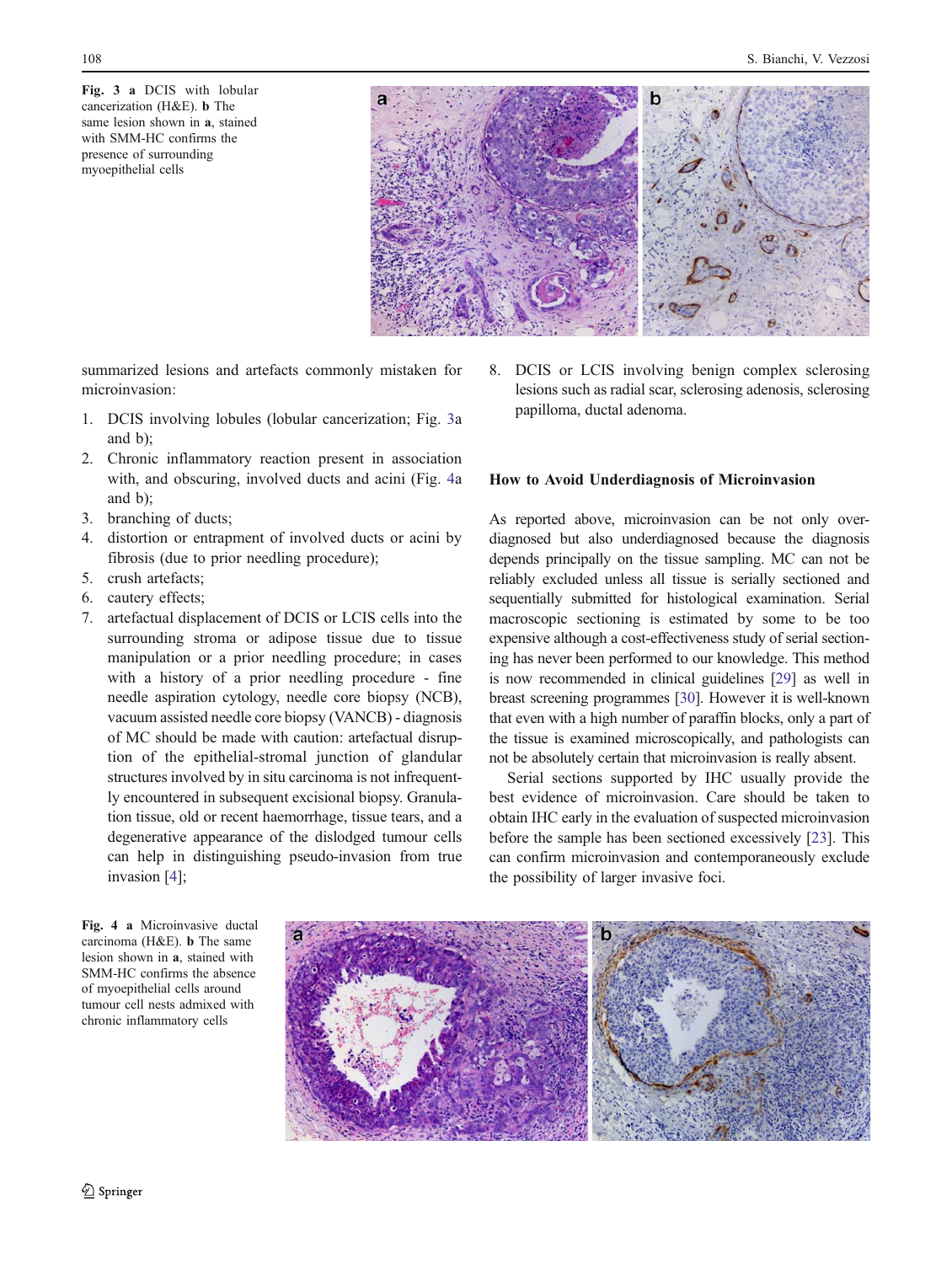<span id="page-4-0"></span>Table 1 Review of literature: axillary lymph node status in microinvasive carcinoma according to different definitions of microinvasion

| Study/reference<br>number  | Year<br>published | Definition of microinvasion                                                                                                                      | or sentinel lymph nodes $(\%)$<br>node biopsy | No. of cases with No. of cases with<br>axillary dissection positive axillary lymph |
|----------------------------|-------------------|--------------------------------------------------------------------------------------------------------------------------------------------------|-----------------------------------------------|------------------------------------------------------------------------------------|
| Schuh et al. [9]           | 1986              | Foci of stromal invasion, maximum size not specified                                                                                             | 30                                            | 6(20)                                                                              |
| Kinne et al. [31]          | 1989              | Foci of stromal invasion, maximum size not specified                                                                                             | 42                                            | 4(9.5)                                                                             |
| Patchefsky et al. [10]     | 1989              | Stromal invasion in less or equal to 10% of surface of<br>histologic sections examined                                                           | 16                                            | 2(12)                                                                              |
| Wong et al. $[11]$         | 1990              | Microscopic focus/i of malignant cells invading beyond the<br>basement membrane as determined by light microscopy,<br>maximum size not specified | 33                                            | $\boldsymbol{0}$                                                                   |
| Rosner et al. $[15]$       | 1991              | Stromal invasion in less or equal to 10% of surface of<br>histologic sections examined                                                           | 34                                            | 1(3)                                                                               |
| Simpson et al. [32]        | 1992              | Foci of stromal invasion, maximum size not specified                                                                                             | 5                                             | 1(20)                                                                              |
| Solin et al. [16]          | 1992              | Invasion less than or equal 2 mm or comprising less than<br>$10\%$ of the tumour                                                                 | 39                                            | 2(5)                                                                               |
| Silverstein et al. [33]    | 1997              | 1 focus or more foci, each less or equal to 1 mm                                                                                                 | 17                                            | $\boldsymbol{0}$                                                                   |
| Aktar et al. [34]          | 1998              | 1 focus or more foci, each less or equal to 1 mm                                                                                                 | 25                                            | $\boldsymbol{0}$                                                                   |
| Jimenez et al. [35]        | 1998              | 1 focus or more foci, each less than 1 mm                                                                                                        | 23                                            | 1(4.3)                                                                             |
| Silver et al. [17]         | 1998              | 1 focus less or equal to 2 mm or up to 3 foci, each less or<br>equal to 1 mm                                                                     | 38                                            | $\theta$                                                                           |
| Le Bouedec et al. [36]     | 1999              | 1 focus less or equal to 2 mm or up to 3 foci, each less or<br>equal to 1 mm                                                                     | 60                                            | 3(5)                                                                               |
| Mann et al. [37]           | 1999              | 1 focus or more foci, each less or equal to 1 mm                                                                                                 | 18                                            | $\boldsymbol{0}$                                                                   |
| Zavotsky et al. [38]       | 1999              | 1 focus less or equal to 2 mm or up to 3 foci, each less or<br>equal to 1 mm                                                                     | 14 <sup>a</sup>                               | 2(14.3)                                                                            |
| Klauber-DeMore et al. [39] | 2000              | 1 focus or more foci, each less or equal to 1 mm                                                                                                 | 31 <sup>a</sup>                               | 3(9.7)                                                                             |
| Padmore et al. [40]        | 2000              | 1 focus or more foci, each less or equal to 1 mm                                                                                                 | 11                                            | $\boldsymbol{0}$                                                                   |
| Prasad et al. [41]         | 2000              | 1 focus or more foci, each less or equal to 1 mm                                                                                                 | 15                                            | 2(13.3)                                                                            |
| Cox et al. $[42]$          | 2001              | 1 focus or more foci, each less than 1 mm                                                                                                        | 15 <sup>a</sup>                               | 3(20)                                                                              |
| De Mascarel et al. [18]    | 2002              | Type 1: a few single infiltrating tumour cells (from 1 to $15$ )<br>Type 2: a few infiltrating tumour cell clusters                              | 59<br>139                                     | $\boldsymbol{0}$<br>14(10.1)                                                       |
| Wasserberg et al. [43]     | 2002              | 1 focus or more foci, each less or equal to 1 mm                                                                                                 | 28                                            | 3(10.7)                                                                            |
| Wong et al. [44]           | 2002              | 1 focus or more foci, each less or equal to 1 mm                                                                                                 | $24^{\rm a}$                                  | 2(8.3)                                                                             |
| Intra et al. $[45]$        | 2003              | 1 focus or more foci, each less or equal to 1 mm                                                                                                 | 41 <sup>a</sup>                               | 4(9.7)                                                                             |
| Yang et al. $[46]$         | 2003              | 1 focus or more foci, each less or equal to 1 mm                                                                                                 | 26                                            | $\mathbf{0}$                                                                       |
| Buttarelli et al. [47]     | 2004              | 1 focus or more foci, each less or equal to 1 mm                                                                                                 | $11^{\rm a}$                                  | 1(9.1)                                                                             |
| Giard et al. [48]          | 2005              | 1 focus or more foci, each less or equal to 1 mm                                                                                                 | $32^{\rm a}$                                  | 1(1.1)                                                                             |
| Wilkie et al. [49]         | 2005              | 1 focus or more foci, each less than 1 mm                                                                                                        | $51^{\rm a}$                                  | 7(13.7)                                                                            |
| Katz et al. $[50]$         | 2006              | 1 focus or more foci, each less or equal to 1 mm                                                                                                 | 21 <sup>a</sup>                               | 2(9.5)                                                                             |
| Leidenius et al. [51]      | 2006              | 1 focus or more foci, each less or equal to 1 mm                                                                                                 | 11 <sup>a</sup>                               | 1(9.0)                                                                             |
| Gray et al. $[52]$         | 2007              | 1 focus or more foci, each less or equal to 1 mm                                                                                                 | $81^{\rm a}$                                  | 6(7.4)                                                                             |
| Le Bouedec et al. [53]     | 2007              | 1 focus or more foci, each less or equal to 1 mm                                                                                                 | 40 <sup>a</sup>                               | $4(10\%)$                                                                          |
| Zavagno et al. [54]        | 2007              | 1 focus or more foci, each less or equal to 1 mm                                                                                                 | 43 <sup>a</sup>                               | 4(9.3)                                                                             |

<sup>a</sup> Series with sentinel lymph node biopsy

### Clinical Significance of Microinvasion

Considering the variety of different definitions that have been used to report microinvasion and that some lesions categorized as MC based on limited tissue sampling could actually represent frankly invasive carcinomas, not submitted for histological examination or not represented on the slides because the cancer was deeper in the blocks, the clinical significance of microinvasion is still controversial.

Moreover the paucity and the non uniformity of the clinical outcome data has led to uncertainty regarding the separation of MC from in situ carcinomas on the one hand and, conversely, from small invasive carcinomas.

The current prevailing view is that MC appears to have an excellent prognosis with a low risk of associated axillary lymph node metastasis.

The reported incidence of axillary lymph node metastasis in patients given the diagnosis of MC ranges from 0% to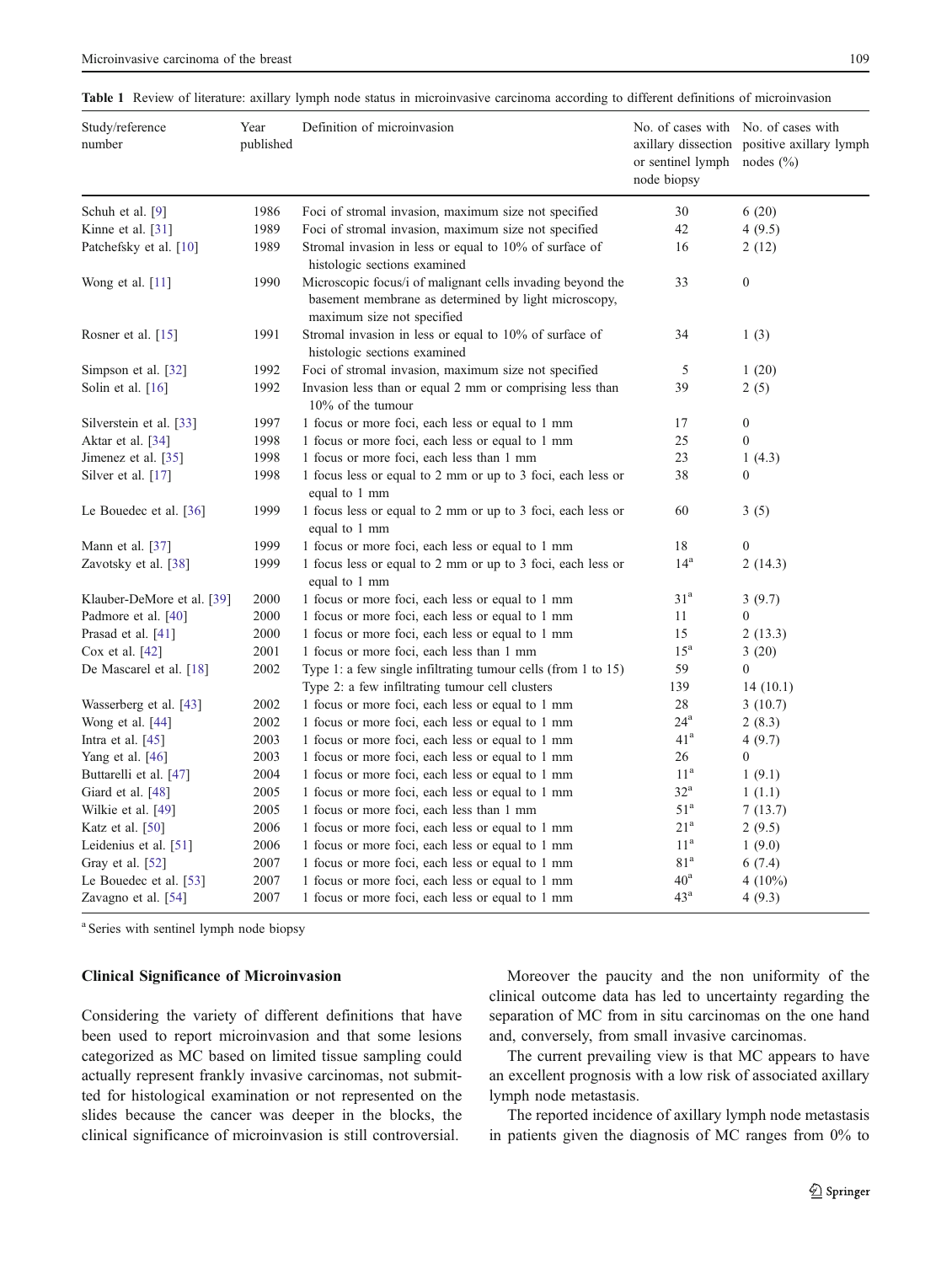<span id="page-5-0"></span>20% (9–11, 15–18, 31–54; Table [1](#page-4-0)). This wide range may be explained by both the different histopathological criteria used to define what constitutes microinvasion and the variable degrees of breast tissue sampling, but also it depends on the different techniques utilized to stain axillary lymph nodes (hematoxylin and eosin or IHC) especially after the introduction of sentinel lymph node (SLN) biopsy.

Although most clinicians have abandoned the routine use of SLN biopsy in all patients with in situ carcinoma (DCIS and pleomorphic LCIS), many still believe that there is a subset of patients with in situ carcinoma at high risk for MC and subsequent axillary metastasis who may benefit from the SLN biopsy procedure [[50\]](#page-6-0).

There is a general agreement, due to the significant rate of axillary metastasis in MC (Table [1](#page-4-0)), that SLN biopsy is a standard procedure in the treatment of patients with this type of lesion.

From a practical point of view, as microcalcifications considered to be associated with "in situ" breast carcinoma are preoperatively assessed by percutaneous NCB or VANCB, an accurate histological diagnosis identifying microinvasion on core biopsy allows the SLN biopsy and the excision of the primary tumour to be performed in a single surgical session.

Because of most of the MC with positive SLN have a low-volume metastases and consequently a low risk of additional metastases in axillary nodes, the role of complete axillary lymph node dissection is still debated.

#### References

- 1. Georgian-Smith D, Lawton TJ (2001) Calcifications of lobular carcinoma in situ of the breast: radiologic–pathologic correlation. AJR 176:1255–1258
- 2. Sapino A, Frigerio A, Peterse JL et al (2000) Mammographically detected in situ lobular carcinoma of the breast. Virchows Arch 436:421–430
- 3. Hanby AM, Hughes TA (2008) In situ and invasive lobular neoplasia of the breast. Histopathology 52:58–66
- 4. Tavassoli FA (1999) Pathology of the breast, 2nd edn. Appleton & Lange, Stanford
- 5. Boecker W, Parker S, Schulz-Wendtland R et al (2006) Ductal carcinoma in situ. In: Boecker W (ed) Preneoplasia of the breast. A new conceptual approach to proliferative breast disease. Elsevier GmbH, Munich
- 6. Nemoto T, Castillo N, Tsukada Y et al (1998) Lobular carcinoma in situ with microinvasion. J Surg Oncol 67:41–46
- 7. Hoda SA, Chiu A, Prasad ML et al (2000) Are microinvasion and micrometastasis in breast cancer mountains or molehills? Am J Surg 180:305–308
- 8. Lagios MD, Wesdahl PR, Margolin FR et al (1982) Duct carcinoma in situ. Relationship of extent of non invasive disease to the frequency of occult invasion, multicentricity, lymph node metastases, and short-term treatment failures. Cancer 50:1309–1314
- 9. Schuh ME, Nemoto T, Penetrante RB et al (1986) Intraductal carcinoma. Analysis of presentation, pathologic findings, and outcome of disease. Arch Surg 121:1303–1307
- 10. Patchefsky AS, Schwartz GF, Finkelstein SD et al (1989) Heterogeneity of intraductal carcinoma of the breast. Cancer 63:731–741
- 11. Wong JH, Kopald KH, Morton DL (1990) The impact of microinvasion on axillary node metastases and survival in patients with intraductal breast cancer. Arch Surg 125:1298–1301
- 12. Silverstein MJ, Waisman JR, Gamagami P et al (1990) Intraductal carcinoma of the breast (208 cases): clinical factors influencing treatment choice. Cancer 66:102–108
- 13. National Coordinating Group for Breast Cancer Screening Pathology (1990) Pathology reporting in breast cancer screening. NHSBSP Publications, Sheffield
- 14. Sloane JP (1991) Pathology reporting in breast cancer screening. J Clin Pathol 44:710–725
- 15. Rosner D, Lane WW, Penetrante R (1991) Ductal carcinoma in situ with microinvasion. A curable entity using surgery alone without need for adjuvant therapy. Cancer 67:1498–1503
- 16. Solin LJ, Fowble BL, Yeh IT et al (1992) Microinvasive ductal carcinoma of the breast treated with breast-conserving surgery and definitive irradiation. Int J Radiat Oncol Biol Phys 23:961–968
- 17. Silver SA, Tavassoli FA (1998) Mammary ductal carcinoma insitu with microinvasion. Cancer 82:2382–2390
- 18. De Mascarel I, MacGrogan G, Mathoulin-Pelissier S et al (2002) Breast ductal carcinoma in situ with microinvasion. A definition supported by a long-term study of 1248 serially sectioned ductal carcinomas. Cancer 94:2134–2142
- 19. Sobin LH, Wittekind CH (eds) (1997) Breast tumors in TNM classification of malignant tumors, 5th edn. Wiley-Liss, New York
- 20. National Coordinating Group for Breast Cancer Screening Pathology (1995) Pathology reporting in breast cancer screening, 2nd edn. NHSBSP Publications, Sheffield
- 21. Tavassoli FA, Devilee P (eds) (2003) World health organization classification of tumours. Pathology and genetics of the tumours of the breast and female genital organs. IARC, Lyon
- 22. Perry N, Broeders M, de Wolf C et al (eds) (2006) European guidelines for quality assurance in breast cancer screening and diagnosis, 4th edn. European Communities, Luxemburg
- 23. Rosen PP (2001) Rosen's breast pathology, 2nd edn. Lippincott Williams & Wilkins, Philadelphia
- 24. Damiani S, Ludvikova M, Tomasic G et al (1999) Myoepithelial cells and basal lamina in poorly differentiated in situ duct carcinoma of the breast. An immunocytochemical study. Virchows Arch 434:227–234
- 25. Schnitt SJ (1998) Microinvasive carcinoma of the breast: a diagnosis in search of a definition. Adv Anat Pathol 5:367–372
- 26. Yaziji H, Gown AM, Sneige N (2000) Detection of stromal invasion in breast cancer: the myoepithelial markers. Adv Anat Pathol 7:100–109
- 27. Werling W, Hwang H, Yaziji H et al (2003) Immunohistochemical distinction of invasive from non-invasive breast lesions. A comparison study of p63 versus calponin and smooth muscle myosin heavy chain. Am J Surg Pathol 27:82–90
- 28. Fischer ER (1997) Pathobiological considerations relating to the treatment of intraductal carcinoma (ductal carcinoma in situ) of the breast. CA Cancer J Clin 47:52–64
- 29. Olivotto I, Levine M (2001) Clinical practice guidelines for the care and treatment of breast cancer: the management of ductal carcinoma in situ (summary of the 2001 update). JAMC 165:912–913
- 30. National Coordinating Group for Breast Cancer Screening Pathology (2005) Pathology reporting of breast disease. NHSBSP Publication No 58, Sheffield. www.rcpath.org
- 31. Kinne DW, Petrek JA, Osborne MP et al (1989) Breast carcinoma in situ. Arch Surg 124:33–36
- 32. Simpson T, Thirlby RC, Dail DH et al (1992) Surgical treatment of ductal carcinoma in situ of the breast. 10- to 20-year follow-up. Arch Surg 127:468–472